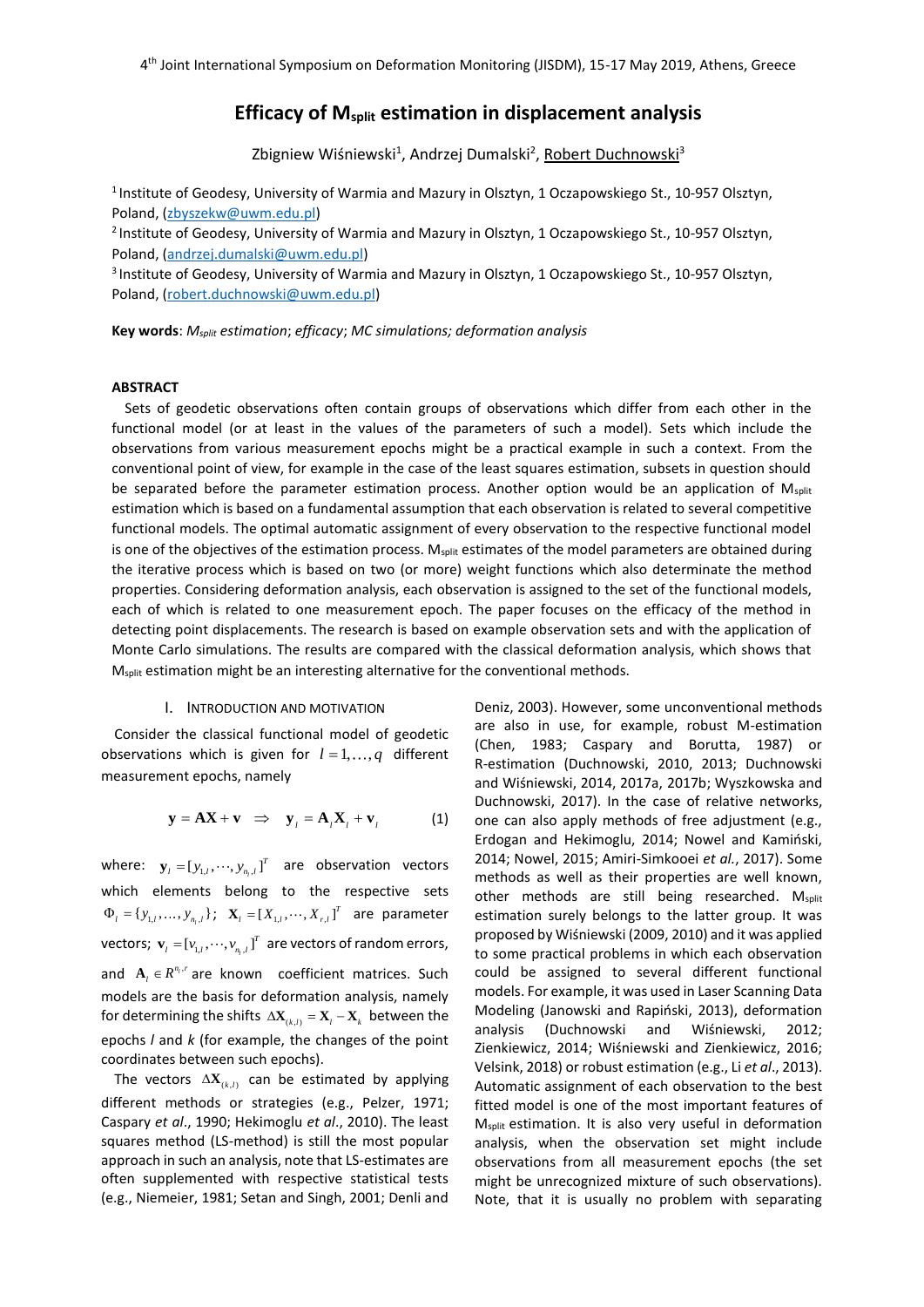observations from different epochs and hence with separate analyses. However, there are some cases when application of M<sub>split</sub> estimation is advisable. For example, when a point displaces during an observation session, thus, one should consider two pseudo-epochs, and Msplit estimation allows us to estimate the parameters of the functional models for such pseudoepochs. Such models can also be applied when an observation set is disturbed by outliers (Zienkiewicz, 2014; Wiśniewski and Zienkiewicz, 2016).

The main properties of M<sub>split</sub> estimation are discussed in the papers cited above; that paper is focused on the efficacy of the method in estimating parameters of the competitive functional models, hence also estimating point displacements. The analyses are based on simulations of Crude Monte Carlo method and application of elementary functional models or models of a leveling network. The results are compared with the results of LS-method.

## II. THEORETICAL FOUNDATIONS

Without loss of generality we can assume two measurement epochs, thus in the model of Eq. (1) we have  $q=2$ . Then, the optimization criterion of LS-method and its solution can be written in the following way ( $l = 1, 2$ )

$$
\varphi(\mathbf{X}_{l}) = \sum_{i=1}^{n} v_{i,l}^{2} p_{i,l} = \mathbf{v}_{l}^{T} \mathbf{P}_{l} \mathbf{v}_{l} = \min
$$
  

$$
\hat{\mathbf{X}}_{LS,l} = \mathbf{D}_{LS,l} \mathbf{y}_{l}
$$
  

$$
\mathbf{D}_{LS,l} = (\mathbf{A}_{l}^{T} \mathbf{P}_{l} \mathbf{A}_{l})^{-1} \mathbf{A}_{l}^{T} \mathbf{P}_{l}
$$
\n(2)

where:  $P_{l}$  are respective weight matrices. The difference  $\Delta \hat{\mathbf{X}}_{LS(1,2)} = \hat{\mathbf{X}}_{LS,2} - \hat{\mathbf{X}}_{LS,1}$  is a LS-estimate of the shift  $\Delta\mathbf{X}_{(1,2)}$  .

In the case of Msplit estimation, we assume that each observation belongs to either of two sets  $\Phi_1$  or  $\Phi_2$ ; however, there is one observation set  $\Phi$  =  $\Phi$ <sub>1</sub>  $\cup$   $\Phi$ <sub>2</sub> and one observation vector  $y \in R^n$ ,  $n = n_1 + n_2$ . There are two competitive functional models

$$
y = AX_{(1)} + v_{(1)}, \quad y = AX_{(2)} + v_{(2)} \tag{3}
$$

with two competitive versions of the parameter **X**, namely  $\mathbf{X}_{(1)}$  and  $\mathbf{X}_{(2)}$  ( $\mathbf{A} \in \mathbb{R}^{n,r}$ , rank $(\mathbf{A}) = r$ ). The vectors  $\mathbf{v}_{(1)}, \mathbf{v}_{(2)} \in \mathbb{R}^n$  are two competitive versions of the observation errors related to all elements of the vector **y**. Note, that observations can be ordered within the vector **y** in any way; however, we can usually assume that  $\mathbf{y} = [\mathbf{y}_1^T, \mathbf{y}_2^T]^T$  and hence  $\mathbf{A} = [\mathbf{A}_1^T, \mathbf{A}_2^T]^T$ . The similar assumptions can also be found in other estimation problems, for example cluster analysis (e.g., Sebert *et al.*, 1998; Soto *et al.*, 2007); or in a mixture

model estimation applied in geosciences (e.g., Spurr, 1981; Hsu *et al.*, 1986). Such approaches can be regarded as alternative ones; however, we should have some understanding that they differ much in their general ideas.

The optimization criterion for the squared M<sub>split</sub> estimation can be written in the following way (Wiśniewski, 2009; Zienkiewicz, 2018)

$$
\varphi(\mathbf{X}_{(1)}, \mathbf{X}_{(2)}) = (\mathbf{v}_{(1)} * \mathbf{v}_{(1)})^T \mathbf{P}^2 (\mathbf{v}_{(2)} * \mathbf{v}_{(2)}) = \min (4)
$$

where:  $P = Diag(P_{(1)}, P_{(2)})$  is a combined weight matrix, \* is the Hadamard product. The solution can be found by zeroing the respective gradients  $\mathbf{g}_{(l)}$  of that function. Generally, for  $l = 1, 2$  , one can write

$$
\begin{cases}\n\mathbf{g}_{(l)}(\hat{\mathbf{X}}_{(l)}, \hat{\mathbf{X}}_{(k\neq l)}) = 2\mathbf{A}^T \mathbf{w}(\hat{\mathbf{v}}_{(k\neq l)}) \hat{\mathbf{v}}_{(l)} = \mathbf{0} \\
\mathbf{w}(\hat{\mathbf{v}}_{(l)}) = \text{Diag}(\hat{v}_{1(l)}^2, \dots, \hat{v}_{n(l)}^2) \\
\hat{\mathbf{X}}_{(l)} = \mathbf{D}(\hat{\mathbf{v}}_{(k\neq l)}) \mathbf{y} \\
\mathbf{D}(\hat{\mathbf{v}}_{(l)}) = {\mathbf{A}^T \mathbf{W}(\hat{\mathbf{v}}_{(k\neq l)}) \mathbf{A}}^{-1} \mathbf{A}^T \mathbf{W}(\hat{\mathbf{v}}_{(k\neq l)}) \\
\mathbf{W}(\hat{\mathbf{v}}_{(l)}) = \mathbf{w}(\hat{\mathbf{v}}_{(l)}) \mathbf{P}^2\n\end{cases}
$$
\n(5)

Since those estimates are functions of the both competitive vectors  $\hat{\mathbf{v}}_{(2)}$  and  $\hat{\mathbf{v}}_{(1)}$ , then such a solution is asymptotic. The following iterative procedure can be applied to compute the sought estimates ( $j = 1, ..., m$ )

$$
\mathbf{X}_{(1)}^{j+1} = \mathbf{D}(v_{(2)}^j)\mathbf{y}, \quad \mathbf{v}_{(1)}^{j+1} = \mathbf{y} - \mathbf{A}\mathbf{X}_{(1)}^{j+1}
$$
\n
$$
\mathbf{X}_{(2)}^{j+1} = \mathbf{D}(v_{(1)}^{j+1})\mathbf{y}, \quad \mathbf{v}_{(2)}^{j+1} = \mathbf{y} - \mathbf{A}\mathbf{X}_{(2)}^{j+1}
$$
\n(6)

The process stops when for each  $l = 1, 2$  it holds that  ${\bf g}_{(I)}(\hat{\bf X}_{(1)},\hat{\bf X}_{(2)}) = {\bf 0}$  and hence  $\hat{\bf X}_{(I)} = {\bf X}_{(I)}^m = {\bf X}_{(I)}^{m-1}$ . Note, that another iterative process which uses both the gradients and the Hessians of  $\varphi(\mathbf{X}_{(1)}, \mathbf{X}_{(2)})$ , namely Newton's method, can be found in (Wiśniewski, 2009, 2010). Here, the shift  $\Delta \mathbf{X}_{(1,2)}$  can be estimated by  $\Delta \hat{\mathbf{X}}_{(1,2)} = \hat{\mathbf{X}}_{(2)} - \hat{\mathbf{X}}_{(1)}$  . It is worth noting that  $\Delta \mathbf{X}_{(1,2)}$  can also be estimated directly by applying Shift-M<sub>split</sub> estimation proposed by Duchnowski and Wiśniewski (2012).

#### III. EMPIRICAL ANALYSES

#### A. *Elementary tests*

The elementary analysis is based on the univariate models and simulations of observations related to such models. Thus,

$$
y_{i,1} = X_1 + v_{i,1}, \quad i = 1, ..., n_1
$$
  
\n
$$
y_{i,2} = X_2 + v_{i,2}, \quad i = 1, ..., n_2
$$
 
$$
\Leftrightarrow
$$
 
$$
\mathbf{y}_1 = \mathbf{1}_{n_1} X_1 + \mathbf{v}_1
$$
  
\n
$$
\mathbf{y}_2 = \mathbf{1}_{n_2} X_2 + \mathbf{v}_2
$$
 (7)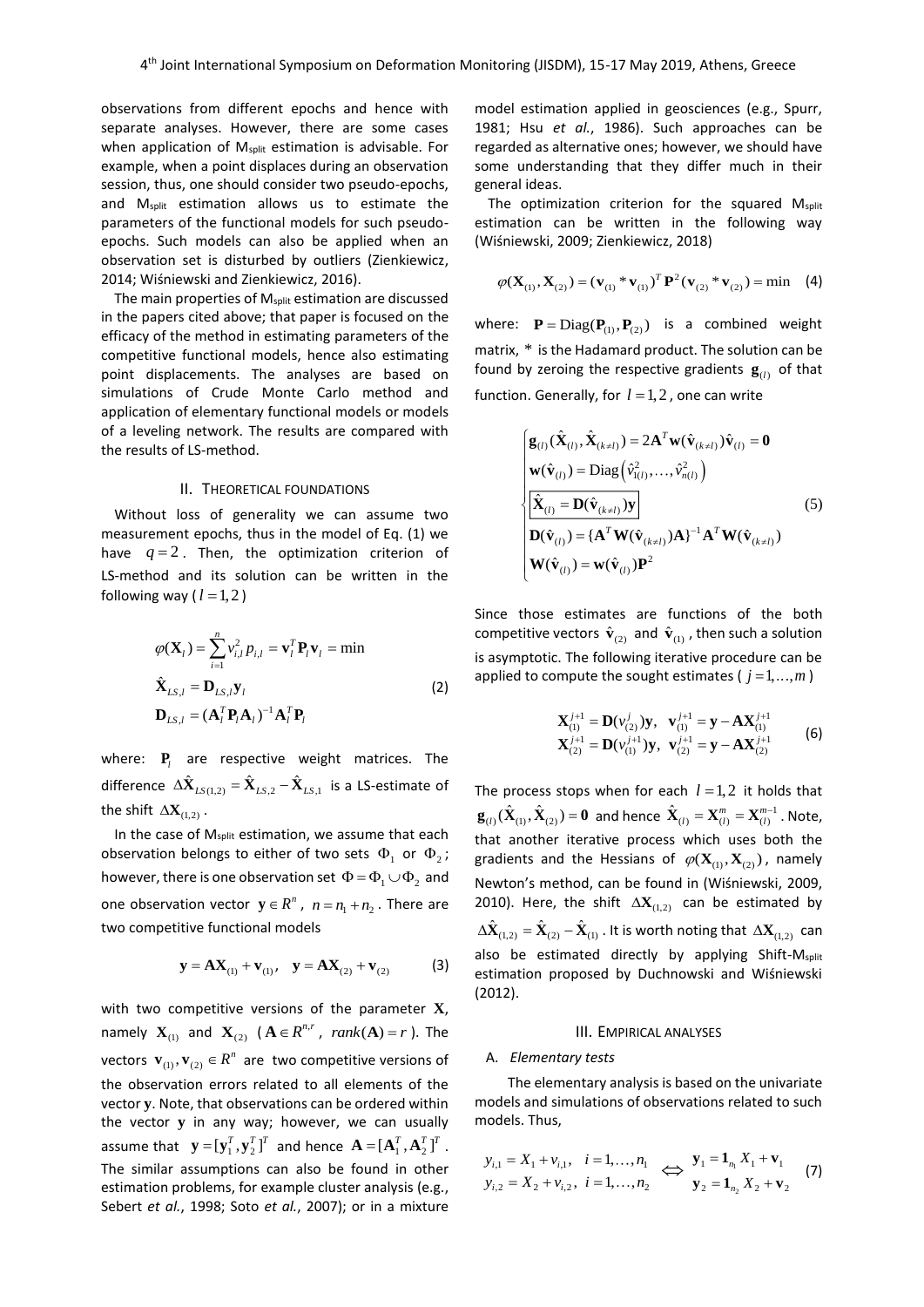where:  $\mathbf{1}_{\eta_l} = \left[ 1_1, \cdots, 1_{\eta_l} \right]$  $\mathbf{1}_{n_l} = [1_1, \cdots, 1_{n_l}]^T$ ;  $X_1$  and  $X_2$  are parameters that differ from each other in the shift  $\Delta X_{(1,2)} = X_2 - X_1$ . The measurements, namely the elements of the vectors  $y_1$  and  $y_2$ , are simulated by using the Gaussian generator  $randn(n,1)$  of Matlab. We assume that  $\sigma = 1$ , and the following theoretical values of the parameters:  $X_1^t = 0$  and hence  $X_2^t = X_1^t + \Delta X_{(1,2)} = \Delta X_{(1,2)}$ . Considering LS-estimation of  $X_1$  and  $X_2$  we can apply the model of Eq. (7) or Eq. (1) where  $\mathbf{A}_{1} = \mathbf{1}_{n_{1}}$  and  $\mathbf{A}_{2} = \mathbf{1}_{n_{2}}$  . In the case of M<sub>split</sub> estimation we assume the model of Eq. (3) taking  $\mathbf{y} = [\mathbf{y}_1^T, \mathbf{y}_2^T]^T \in R^n$ ,  $n = n_1 + n_2$  and  $\mathbf{A} = \mathbf{1}_n$ . We also apply the iterative procedure of Eq. (6) taking LS-estimates as the starting point (note, that the starting point can usually be arbitrary).

Let us now consider one example of observation simulation for which  $\Delta X_{(1,2)} = 5\sigma = 5$  and  $n_1 = 50$ ,  $n_{2}$  =10. The parameter estimates together with the respective residuals are presented in Fig. 1.



Figure 1. LS and M<sub>split</sub> estimates for example observation set

Now, let us consider more simulated observation sets. By applying Crude Monte Carlo method (MC) for *N* simulations one can compute MC estimates by applying the formula

$$
\hat{\theta}^{MC} = \frac{1}{N} \sum_{i=1}^{N} \hat{\theta}^{i}
$$
 (8)

where:  $\hat{\theta}^i$  are the estimates obtained for *i*th simulation. The location of MC estimates for  $N$  =  $5000$ and  $\Delta X_{(1,2)} = 5$  or  $\Delta X_{(1,2)} = 20$  is presented in Fig. 2. It shows that MC estimates which are obtained for both estimation methods are close to the respective theoretical values (considering the simulated standard deviation). Generally, LS estimates seem more satisfactory. Please note that results obtained for different values of the shift  $\Delta X_{(1,2)}$  indicate that M<sub>split</sub>

estimation is more satisfactory for bigger shift than for the smaller one. Thus, let us examine how efficient Msplit estimation is for different shifts. Let the measure of efficacy be defined in relation to LS estimates, thus let

$$
\lambda_{(l)}(\hat{X}_{(l)}, \hat{X}_{LS,l}) = abs(\hat{X}_{(l)} - X_l^t) - abs(\hat{X}_{LS,l} - X_l^t)
$$
 (9)

Note that, when  $\lambda_{(l)}(\hat{X}_{(l)},\hat{X}_{LS,l})$  < 0, then M<sub>split</sub> estimate is closer to the theoretical value than LS estimate. Now, we can define the following function of an elementary success of M<sub>split</sub> estimation

$$
s_{(l)}(\hat{X}_{(l)}, \hat{X}_{LS,l}) = \begin{cases} 1 & \text{for } \lambda(\hat{X}_{(l)}, \hat{X}_{LS,l}) < 0 \\ 0 & \text{for } \lambda(\hat{X}_{(l)}, \hat{X}_{LS,l}) > 0 \end{cases}
$$
 (10)

Application of MC simulations allows us to present the success rate (SR), which can be computed for different values of the shift  $\Delta X_{(1,2)}$ 

$$
\gamma_{(l)}(\hat{X}_{(l)}, \hat{X}_{LS,l}) = \frac{1}{N} \sum_{i=1}^{N} s_{(l)}^i(\hat{X}_{(l)}, \hat{X}_{LS,l})
$$
(11)

where:  $s^{i}(\hat{X}_{(l)},\hat{X}_{LS,l})$  is the value of Eq. (10) at *i*th simulation.

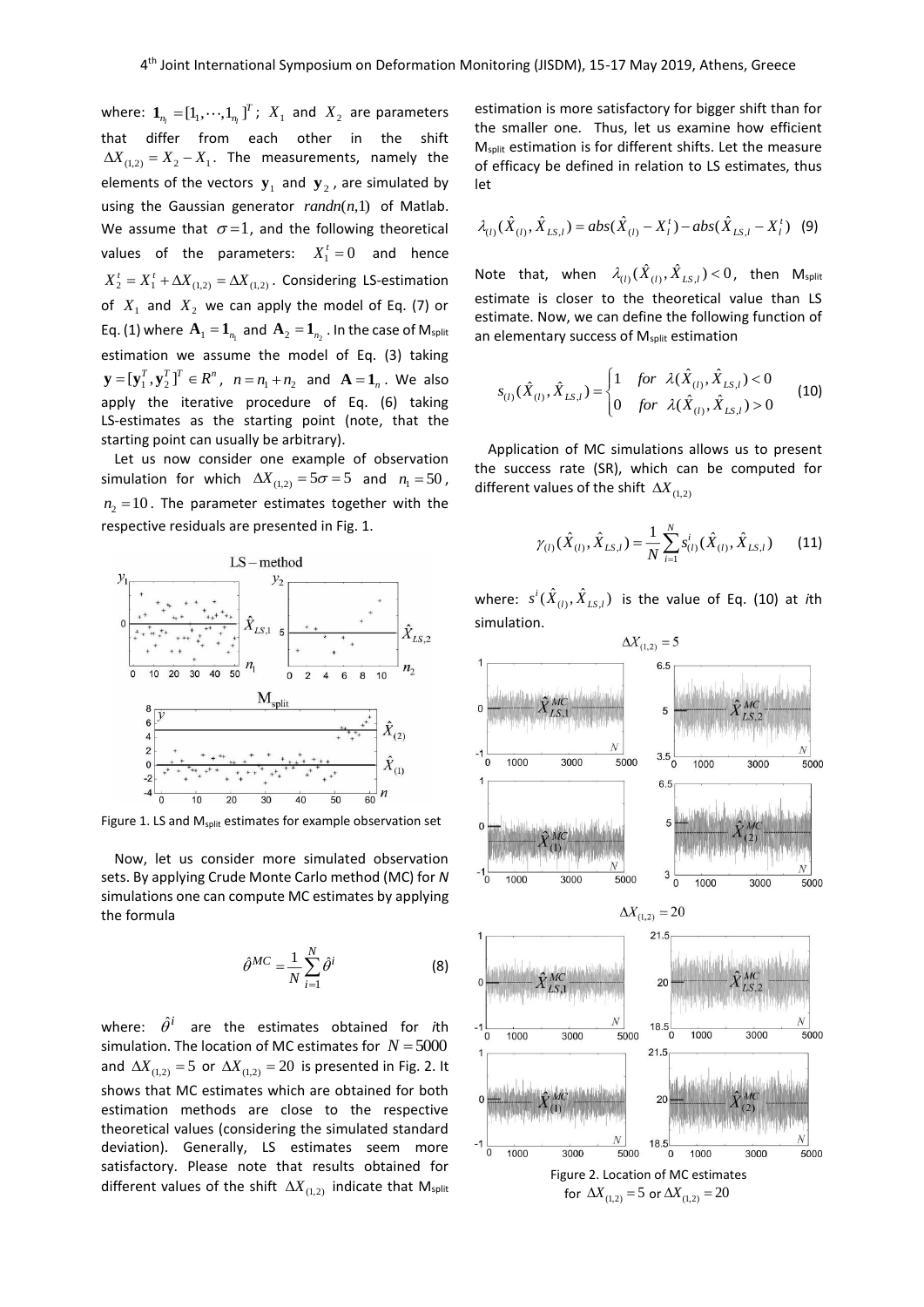Note, that such an SR is defined in a very similar way to the mean success rate (MSR) given by Hekimoglu and Koch (2000). SRs for different  $\left.\Delta X_{_{(1,2)}}\right.$  and for  $\left.N=5000\right.$ simulations are presented in Fig. 3.



Figure 3. SR of  $M_{split}$  estimates  $\hat{X}_{(1)}$  and  $\hat{X}_{(2)}$  for growing value of  $\left.\Delta X_{_{(1,2)}}\right.$ 

### B. *Vertical displacement analysis*

Let us now consider the efficacy of M<sub>split</sub> estimates in more practical example, namely analysis of vertical displacements within the leveling network which is presented in Fig. 4. Such a network has already been under investigation in some previous papers (Wiśniewski and Zienkiewicz, 2016; Velsink, 2018).



Figure 4. Tested leveling network

The network consists of four reference points  $R_{\!\scriptscriptstyle 1} , \ldots , R_{\!\scriptscriptstyle 4}$  with the known heights  $\,H_{\,R_{\!\scriptscriptstyle 1}} = \cdots = H_{\,R_{\!\scriptscriptstyle 4}} = 0\,\text{m}$  . and five object points  $P_1, \ldots, P_5$ . We assume that each of the height differences  $h_1, \ldots, h_{16}$  is measured twice at each of two measurement epochs, and  $\sigma = 2$  mm is the known standard deviation of all measurements. We also assume that at the first epoch  $\mathbf{X}_1^t = [H_{1,1} = 0, \cdots, H_{5,1} = 0]^T = \mathbf{0}$  , where:  $H_{i,1}$  is a height of the *i*th object point at the first epoch. The shift of the object points between the measurment epochs is given by  $\Delta$ **X**<sub>(1,2)</sub> =  $[\Delta H_{1(1,2)}, \cdots, \Delta H_{5(1,2)}]^T$ where:  $\Delta H$ <sub>*i*(1,2)</sub> =  $H$ <sub>*i*,2</sub> –  $H$ <sub>*i*,1</sub>. In the classical approach to estimation of the point displacements, we use the functional model of Eq. (1). Since all height differences

are measured twice at two measurement epochs, namely we have two series of measurements at each epoch, then we should assume that  $y_i \in R^{32}$ ,  $\mathbf{X}_l = [H_{1,l}, \cdots, H_{5,l}]^T$ , and  $\mathbf{A}_{\otimes} = \mathbf{A} \otimes \mathbf{1}_2 \in R^{32,5}$  where:  $A \in R^{16,5}$  is a known coefficient matrix related to one series of measurements,  $\mathbf{1}_2 = [1,1]^T$  and  $\otimes$  is the Kronecker product. On the other hand, in the case of M<sub>split</sub> estimation we should apply the functional model of Eq. (3) for which we have  $\mathbf{y} = [\mathbf{y}_1^T, \mathbf{y}_2^T]^T \in R^{64}$ ,  $\mathbf{A}=[\mathbf{A}_\otimes^T,\mathbf{A}_\otimes^T]^T\in R^{64,5}$ , and  $\mathbf{X}_{(1)},\mathbf{X}_{(2)}\in R^5$  are the competitive versions of the parameter vector, hence  $\mathbf{v}_{(1)}, \mathbf{v}_{(2)} \in R^{64}$  are the respective competitive versions of the measurement errors.

When analyzing the efficacy of M<sub>split</sub> estimation we can use two measures, namely the local measure of the distance between LS and Msplit estimates

$$
\lambda_{(l)}( [\hat{\mathbf{X}}_{(l)}]_j, [\hat{\mathbf{X}}_{LS,l}]_j ) =
$$
  
=  $abs( [\hat{\mathbf{X}}_{(l)}]_j - [\mathbf{X}_l^t]_j ) - abs( [\hat{\mathbf{X}}_{LS,l}]_j - [\mathbf{X}_l^t]_j )$  (12)

as well as the global one

$$
\lambda_{(I)}(\hat{\mathbf{X}}_{(I)}, \hat{\mathbf{X}}_{LS,I}) = \left\| \hat{\mathbf{X}}_{(I)} - \mathbf{X}_I^t \right\| - \left\| \hat{\mathbf{X}}_{LS,I} - \mathbf{X}_I^t \right\| \qquad (13)
$$

where:  $[\bullet]_j$  is *j*th element of the vector, and  $\|\bullet\|$  is the Euclidean norm. The local distance, which is just another form of Eq. (9), is related to a particular parameter, for example, a height of a displacing point. The global distance describes the whole parameter vector. Thus, we can define the local and global success rates in the following way

$$
\gamma_{(l),j}([\hat{\mathbf{X}}_{(l)}]_j, [\hat{\mathbf{X}}_{LS,l}]_j) = \frac{1}{N} \sum_{i=1}^N s^i_{(l),j}([\hat{\mathbf{X}}_{(l)}]_j, [\hat{\mathbf{X}}_{LS,l}]_j)
$$
\n
$$
\gamma_{(l)}(\hat{\mathbf{X}}_{(l)}, \hat{\mathbf{X}}_{LS,l}) = \frac{1}{N} \sum_{i=1}^N s^i_{(l)}(\hat{\mathbf{X}}_{(l)}, \hat{\mathbf{X}}_{LS,l})
$$
\n(14)

where:  $s^i_{(l)j}([\hat{\textbf{X}}_{(l)}]_j,[\hat{\textbf{X}}_{LS,l}]_j)$  and  $s^i_{(l)}(\hat{\textbf{X}}_{(l)},\hat{\textbf{X}}_{LS,l})$  are functions of an elementary success from Eq. (10) and indexed with the respective arguments.

The empirical analysis, which is based on MC method for  $N = 5000$  simulations, is carried out for several variants of the point displacements. Firstly, we assume that only the point  $P_5$  is displaced. The respective MC estimates obtained for LS and M<sub>split</sub> estimations and  $\Delta H_{5(1,2)} = -50$ ,  $\Delta H_{5(1,2)} = -100$  or  $\Delta H_{5(1,2)} = -200$  mm are presented in Table 1 which also presents the local and global SRs.

MC estimates are similar for both estimation methods and for stable points. SRs indicate that LS estimates are closer to the theoretical values in the vast majority of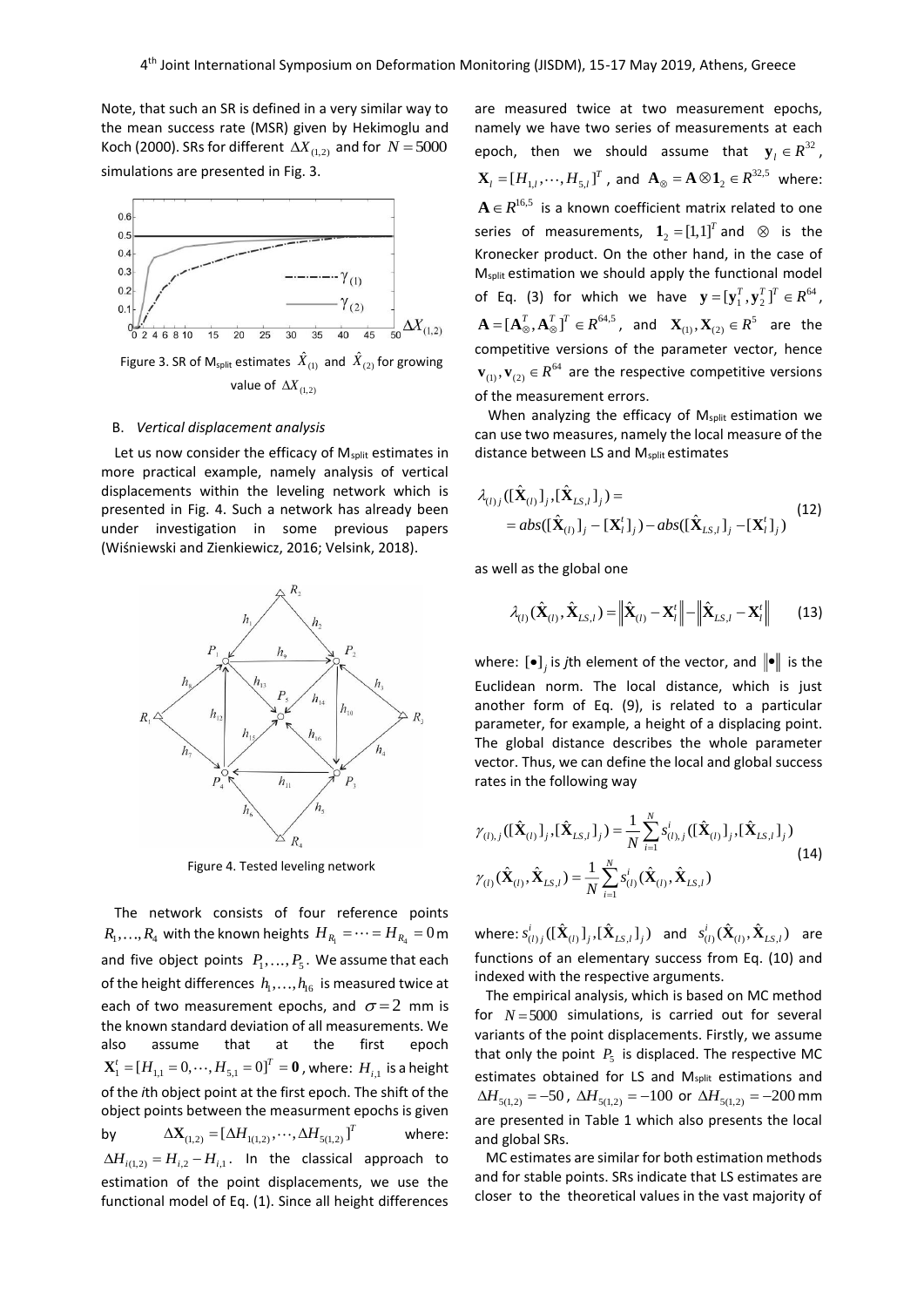| $\Delta H_{5(1,2)} = -50$ |                                     |                           |                          | $\Delta H_{5(1,2)} = -100$ |                                             |                           |                          | $\Delta H_{5(1,2)} = -200$ |                                 |                           |                          |
|---------------------------|-------------------------------------|---------------------------|--------------------------|----------------------------|---------------------------------------------|---------------------------|--------------------------|----------------------------|---------------------------------|---------------------------|--------------------------|
| $\hat{\mathbf{X}}_{LS,1}$ | $\mathbf{\hat{X}}_{\left(1\right)}$ | $\hat{\mathbf{X}}_{LS,2}$ | $\hat{\mathbf{X}}_{(2)}$ | $\hat{\textbf{X}}_{LS,1}$  | $\mathbf{\hat{X}}_{\scriptscriptstyle (1)}$ | $\hat{\mathbf{X}}_{LS,2}$ | $\hat{\mathbf{X}}_{(2)}$ | $\hat{\mathbf{X}}_{LS,1}$  | $\mathbf{\hat{X}}_{\text{(1)}}$ | $\hat{\mathbf{X}}_{LS,2}$ | $\mathbf{\hat{X}}_{(2)}$ |
| 0.2                       | $-3.1$                              | 0.4                       | 2.9                      | $-0.5$                     | $-1.1$                                      | $-0.6$                    | 0.6                      | 0.9                        | $-1.8$                          | $-0.7$                    | $-0.4$                   |
| 1.4                       | $-1.2$                              | $-1.0$                    | 0.9                      | $-0.4$                     | $-1.3$                                      | 0.7                       | 2.9                      | 0.5                        | 0.7                             | 0.5                       | $-0.8$                   |
| 2.1                       | $-0.6$                              | $-0.6$                    | $-0.6$                   | 0.1                        | $-0.6$                                      | 0.5                       | 1.3                      | $-0.3$                     | $-2.8$                          | $-0.1$                    | 1.1                      |
| $-0.8$                    | $-3.6$                              | $-0.6$                    | 0.6                      | 1.1                        | $-0.9$                                      | $-1.0$                    | 1.2                      | 0.0                        | $-0.4$                          | $-1.5$                    | 1.5                      |
| 0.8                       | $-1.9$                              | $-50.4$                   | $-49.1$                  | 0.3                        | $-1.2$                                      | $-99.8$                   | $-98.7$                  | 0.8                        | $-0.8$                          | $-200.1$                  | $-199.7$                 |
| $\gamma_{(1)} = 0.018$    |                                     | $\gamma_{(2)} = 0.019$    |                          | $\gamma_{(1)} = 0.020$     |                                             | $\gamma_{(2)} = 0.017$    |                          | $\gamma_{(1)} = 0.025$     |                                 | $\gamma_{(2)} = 0.024$    |                          |
| $\gamma_{(1),5} = 0.172$  |                                     | $\gamma_{(2),5} = 0.182$  |                          | $\gamma_{(1),5} = 0.177$   |                                             | $\gamma_{(2),5} = 0.187$  |                          | $\gamma_{(1),5} = 0.171$   |                                 | $\gamma_{(2),5} = 0.196$  |                          |

Table 1. MC estimates of the point heights and SRs for one unstable point

the simulations. Note, that the local SRs which are obtained for the point  $P_5$  are much higher than the global ones.

In the second variant, we assume that there are two unstable points, namely  $P_5$  and  $P_4$ . The results, which are obtained for the different point shifts, are presented in Table 2. MC estimates obtained for both methods are also similar, here. Fig. 5 presents the LS and M<sub>split</sub> estimates which are obtained for all MC simulations. Generally, it confirms correctness of both estimation methods; however, differences between those two estimation methods are also apparent. The main difference is the dispersion which is bigger in the case of M<sub>split</sub> estimation, especially for the stable points, which suggest that the accuracy of M<sub>split</sub> estimation is worse than LS estimation. It is also worth noting that SRs of M<sub>split</sub> estimation achieve bigger values in this variant. In the case of the point  $P_{\rm 5}$  , the results of M<sub>split</sub> estimation are better than the results of the classical approach in almost one third of simulations.

The results, which are presented here, show that both methods, namely LS and Msplit estimation, yield satisfactory solutions. However, such a conclusion is valid for the ordered observation sets, namely when each observation is properly assigned to its measurement epoch. If such a condition is not met,



then the observation from another epoch will usually be regarded as an outlier. Since LS estimation as well as M<sub>split</sub> estimation are not robust against outliers, they both break down (please note, that M<sub>split</sub> estimation is generally not robust unless we introduce an additional virtual model for outliers). Note, that in the context addressed here, the outliers result from the assignment of an observation to the wrong measurement epoch

| $\Delta H_{5(1,2)} = -50$ ; $\Delta H_{4(1,2)} = -50$ |                           |                            |                           | $\Delta H_{5(1,2)} = -100; \Delta H_{4(1,2)} = -50$ |                           |                            |                    | $\Delta H_{5(1,2)} = -200$ ; $\Delta H_{4(1,2)} = -50$ |                           |                            |                           |
|-------------------------------------------------------|---------------------------|----------------------------|---------------------------|-----------------------------------------------------|---------------------------|----------------------------|--------------------|--------------------------------------------------------|---------------------------|----------------------------|---------------------------|
| $\ddot{\mathbf{X}}_{LS,1}$                            | $\ddot{\mathbf{X}}_{(1)}$ | $\ddot{\mathbf{X}}_{LS,2}$ | $\ddot{\mathbf{X}}_{(2)}$ | $\ddot{\mathbf{X}}_{LS,1}$                          | $\ddot{\mathbf{X}}_{(1)}$ | $\ddot{\mathbf{X}}_{LS,2}$ | $\mathbf{X}_{(2)}$ | $\ddot{\mathbf{X}}_{LS,1}$                             | $\ddot{\mathbf{X}}_{(1)}$ | $\ddot{\mathbf{X}}_{LS,2}$ | $\ddot{\mathbf{X}}_{(2)}$ |
| $-0.2$                                                | $-0.5$                    | $-0.3$                     | 0.6                       | $-0.5$                                              | 0.1                       | $-0.4$                     | 0.3                | $0.0\,$                                                | $-1.3$                    | $-0.3$                     | $-1.1$                    |
| $-0.4$                                                | $-2.0$                    | $-0.1$                     | $-0.1$                    | 0.2                                                 | 0.5                       | $-0.2$                     | $-0.4$             | $0.0\,$                                                | $-0.2$                    | $-0.1$                     | 0.9                       |
| $-0.4$                                                | $-0.4$                    | $-0.9$                     | 0.2                       | 0.1                                                 | $-0.3$                    | 0.2                        | $-0.3$             | $-0.2$                                                 | $-0.2$                    | $-0.3$                     | $-0.4$                    |
| $-0.1$                                                | $-0.3$                    | $-50.5$                    | $-50.1$                   | 0.4                                                 | 0.5                       | $-49.9$                    | $-49.6$            | $-0.1$                                                 | $-0.4$                    | $-50.0$                    | $-50.1$                   |
| $-0.5$                                                | $-1.4$                    | $-50.1$                    | $-50.2$                   | $-0.6$                                              | $-0.4$                    | $-100.1$                   | $-99.8$            | $-0.5$                                                 | $-0.8$                    | $-200.3$                   | $-200.2$                  |
| $\gamma_{(1)} = 0.070$                                |                           | $\gamma_{(2)} = 0.070$     |                           | $\gamma_{(1)} = 0.080$                              |                           | $\gamma_{(2)} = 0.080$     |                    | $\gamma_{(1)} = 0.103$                                 |                           | $\gamma_{(2)} = 0.105$     |                           |
| $\gamma_{(1),5} = 0.272$                              |                           | $\gamma_{(2),5} = 0.268$   |                           | $\gamma_{(1),5} = 0.281$                            |                           | $\gamma_{(2),5} = 0.288$   |                    | $\gamma_{(1),5} = 0.314$                               |                           | $\gamma_{(2),5} = 0.312$   |                           |

Table 2. MC estimates of the point heights and SRs for two unstable points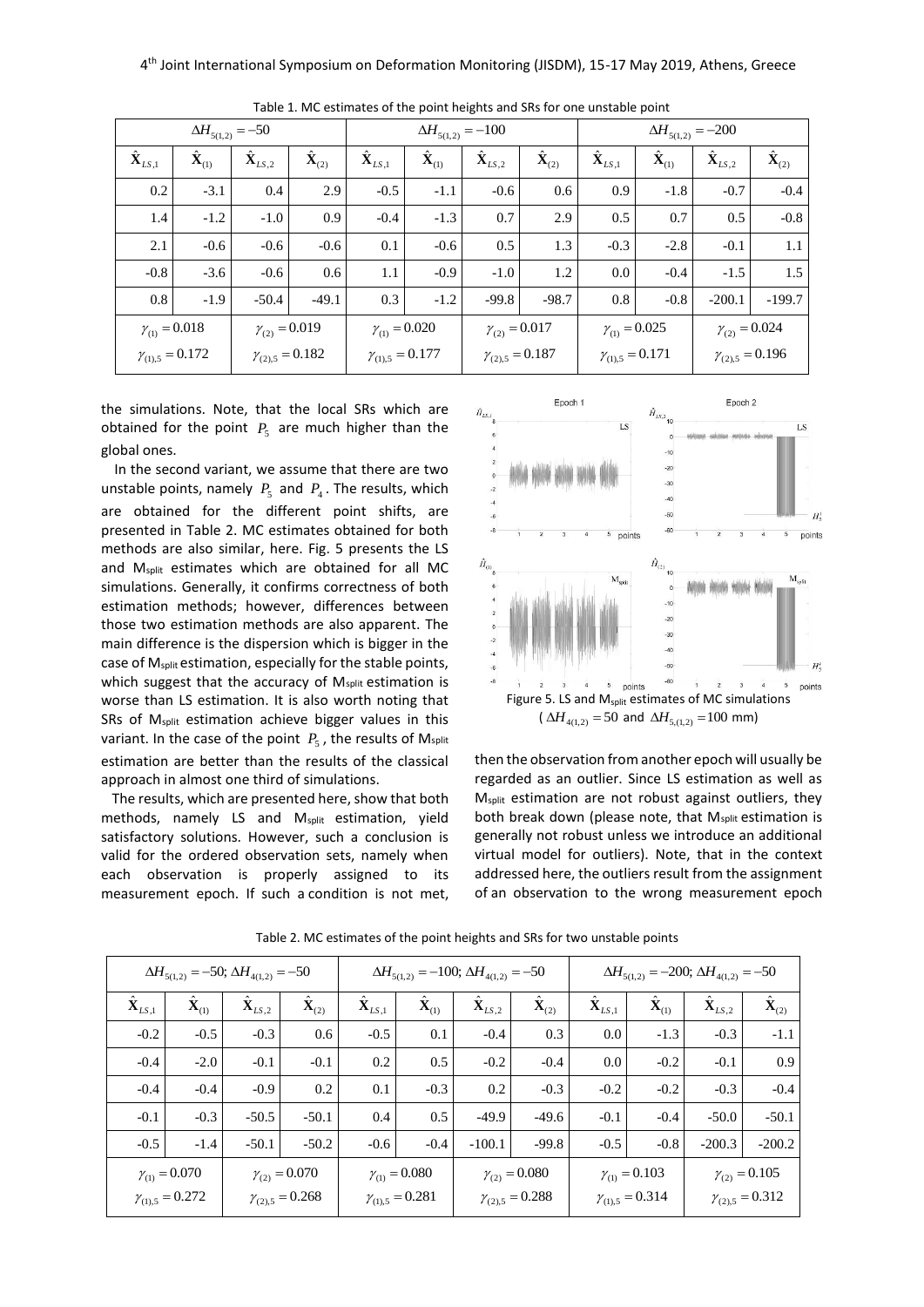| Variant A: correct order   |                           |                            |                           | Variant B: $h_{16}^2 = h_{16}^1$ |                           |                          |                    | Variant C: $h_{15}^2 = h_{15}^1$ , $h_{16}^2 = h_{16}^1$ |                          |                            |                           |
|----------------------------|---------------------------|----------------------------|---------------------------|----------------------------------|---------------------------|--------------------------|--------------------|----------------------------------------------------------|--------------------------|----------------------------|---------------------------|
| $\ddot{\mathbf{X}}_{LS,1}$ | $\ddot{\mathbf{X}}_{(1)}$ | $\ddot{\mathbf{X}}_{LS,2}$ | $\ddot{\mathbf{X}}_{(2)}$ | $\ddot{\mathbf{X}}_{LS,1}$       | $\ddot{\mathbf{X}}_{(1)}$ | $\mathbf{X}_{LS,2}$      | $\mathbf{X}_{(2)}$ | $\ddot{\mathbf{X}}_{LS,1}$                               | $\hat{\mathbf{X}}_{(1)}$ | $\ddot{\mathbf{X}}_{LS,2}$ | $\ddot{\mathbf{X}}_{(2)}$ |
| 0.0                        | 2.2                       | 0.3                        | $-1.1$                    | 0.4                              | $-1.5$                    | $-6.8$                   | 0.3                | $-0.8$                                                   | 0.4                      | $-4.5$                     | $-5.2$                    |
| 0.4                        | $-0.1$                    | 1.1                        | 0.4                       | $-0.5$                           | $-1.5$                    | 2.1                      | 1.8                | $-0.2$                                                   | $-0.8$                   | $-5.3$                     | $-7.7$                    |
| 0.6                        | 0.8                       | 0.3                        | $-1.5$                    | $-0.6$                           | $-3.6$                    | 3.4                      | 1.6                | $-0.1$                                                   | $-1.0$                   | 4.9                        | 7.4                       |
| $-0.7$                     | $-0.9$                    | 0.0                        | 1.0                       | 0.3                              | $-1.4$                    | 2.0                      | 2.4                | $-1.3$                                                   | $-0.6$                   | 5.2                        | 7.1                       |
| $-0.2$                     | 0.5                       | $-49.8$                    | $-50.3$                   | 0.4                              | $-1.5$                    | $-36.2$                  | $-46.5$            | $-2.0$                                                   | $-1.0$                   | 25.3                       | $-42.6$                   |
| $\gamma_{(1)} = 0.018$     |                           | $\gamma_{(2)} = 0.019$     |                           | $\gamma_{(1)} = 0.127$           |                           | $\gamma_{(2)} = 0.875$   |                    | $\gamma_{(1)} = 0.263$                                   |                          | $\gamma_{(2)} = 0.887$     |                           |
| $\gamma_{(1),5} = 0.172$   |                           | $\gamma_{(2),5} = 0.210$   |                           | $\gamma_{(1),5} = 0.321$         |                           | $\gamma_{(2),5} = 0.986$ |                    | $\gamma_{(1),5} = 0.474$                                 |                          | $\gamma_{(2),5} = 0.998$   |                           |

Table 3. MC estimates of the point heights and SRs for disturbed observation sets

but not from gross errors. The natural feature of M<sub>split</sub> estimation is automatic assignment of each observation to the proper epoch. Thus, we can suppose that this estimation method will not break down if such outliers occur. To illustrate such a feature of Msplit estimation we now simulate that point  $P_5$  is displaced and that  $\Delta H_{5(1,2)} = -50 \,$  mm. Now, let us consider the following variants of the observation sets: Variant A - both observation sets are correct (all observations are assigned to their epochs properly), Variant  $B - th$ e observation  $h_{16}$  at the second epoch is equal to  $h_{16}$  at the first one, namely  $h_{16}^2 = h_{16}^1$ , Variant C where  $h_{16}^2 = h_{16}^1$  but also  $h_{15}^2 = h_{15}^1$  . Thus, in Variant B and C we simulate that some observations which are assigned to the second measurement epoch should be rather related to the first one. The results which are obtained for all Variants are presented in Table 3. In the case of Variant A, the results are very close to the respective results presented in Table 1. If the observation sets are not ordered correctly, then the local SRs at the second epoch are close to 1, which means that almost always the height of the point  $P_5$  at the second measurement epoch is better assessed by M<sub>split</sub> estimation than by LS estimation. Also, the global SRs are very high at the second epoch, hence one can say that the heights of all network points are better estimated by application of M<sub>split</sub> estimation.

# IV. CONCLUSIONS

The paper shows that M<sub>split</sub> estimation can be successfully applied in deformation analysis. The results are generally similar to the results of more conventional LS estimation; however, the latter method usually yields little bit better outcomes. The elementary tests show that the efficacy of M<sub>split</sub> estimation grows with increasing shift between the observation sets. In the case of geodetic networks, where a parameter vector usually consists of several point coordinates, the shift of one or two such coordinates between measurement epochs does not influence the efficacy of Msplit estimation in a significant way. The real advantage of Msplit estimation is revealed for disordered observation sets, for example, when the observations from at least two measurement epochs are mixed for some reason. Note, that LS estimates break down in such a case in contrast to Msplit estimation, for which the ordering of all observations within the combined observation set can be arbitrary and does not influence the final results of the method as well as its iterative process. Such a feature results directly from the theoretical foundations of the method which are based on the concept of the split potential. In short, each observation "chooses" the functional model which fits it best. In such a context, M<sub>split</sub> estimates are robust against some kind of "outliers", namely observations which come from other observation sets. Referring to the presented example, there are four height differences which regard the height of the network point  $P_5$  . If one of them does not fit the other, then the method tries to fit such an "outlying" observation into another epoch. If it works, then the whole estimation process succeeds. However, if such an observation is in fact affected by a gross error, then it does not fit any epoch, and the estimation must break down. The introduction of a virtual epoch, which is not related to any real measurements, would be a solution of such a problem. One can say that such an epoch can collect all "loners" which do not fit any real measurement epochs. That concept, which is by the way of out of the scope of this paper, was discussed in (Wiśniewski and Zienkiewicz, 2016; Zienkiewicz, 2014, 2018).

### V. ACKNOWLEDGEMENTS

This work was supported by Institute of Geodesy, University of Warmia and Mazury in Olsztyn [statutory research no. 28.610.002-300].

# References

Amiri-Simkooei, A. R., S. M. Alaei-Tabatabaei, F. Zangeneh-Nejad, B. Voosoghi (2017). Stability Analysis of Deformation-Monitoring Network Points Using